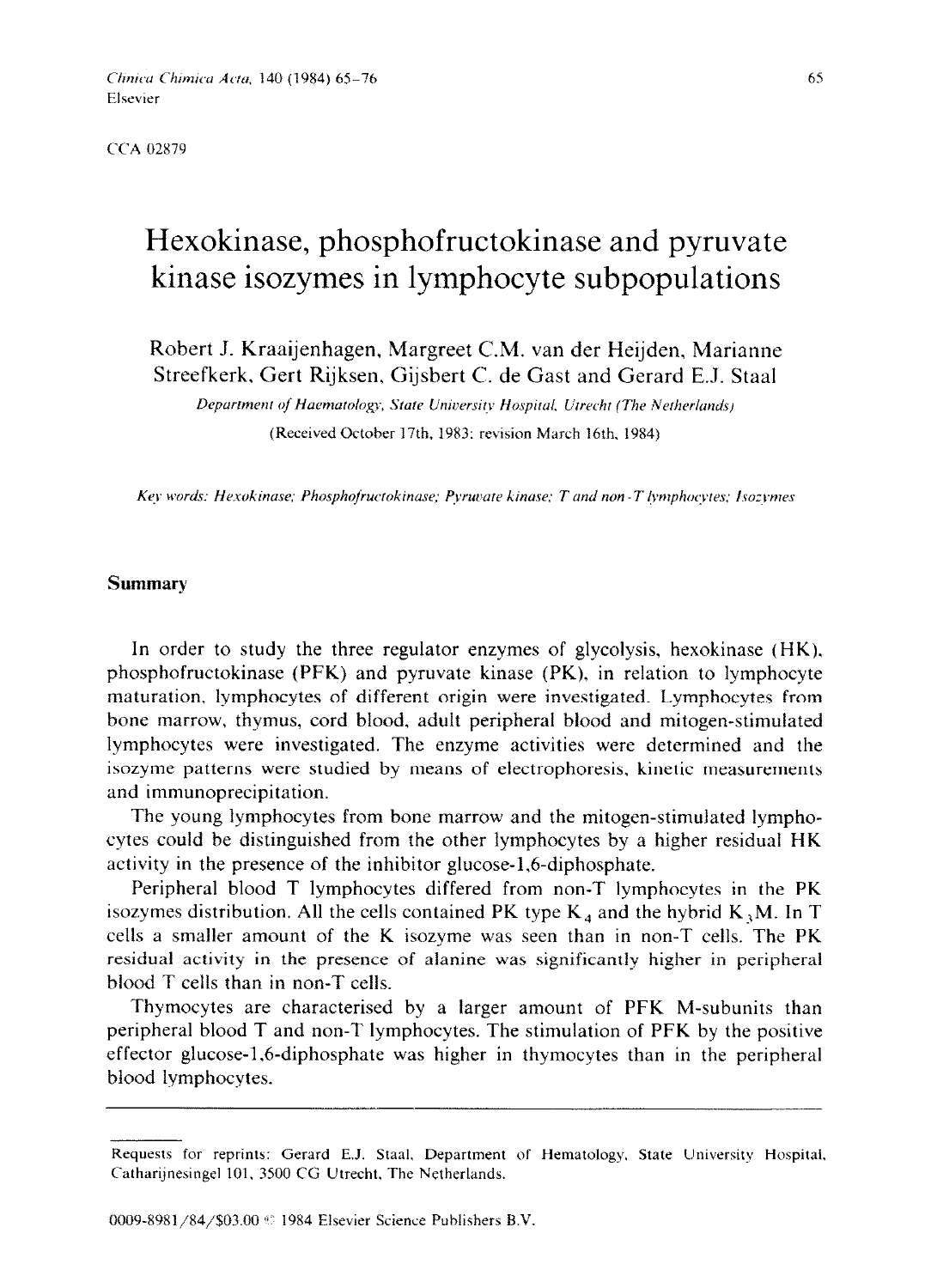#### **Introduction**

For many years lymphocytes have been the subject of intensive study by immunologists. More recently investigations have also focused on biochemical markers, e.g. enzymes [I]. Mainly enzymes of purine metabolism have been investigated 121. In addition other enzymes, many being of lysosomal origin, have been studied [3]. Some of these enzymes are used now as markers for lymphocytes subpopulations. However, only a few reports have been published about glycolytic enzymes in the lymphocyte and its subpopulations. Lactic dehydrogenase isozymes in lymphocyte subpopulations  $[4.5]$  and phosphofructokinase  $[6.7]$  in unseparated mature lymphocytes have been investigated.

Recently, we reported on hexokinase isozyme distribution and regulatory properties in lymphoid cells 181. It is well known that glycolysis is regulated by three regulator enzymes hexokinase (HK), phosphofructokinase (PFK) and pyruvate kinase (PK). Of these three enzymes isozymes exist. which contribute strongly to the regulatory function. because of the differences in kinetic behaviour. Four isozymes of HK are known, and designated as I to IV in order of their increasing anodal electrophoretic mobility. It is known that HK I and II can bind to the mitochondrial outer membrane. This different compartmentation is thought to provide an important regulatory mechanism by the differences in sensitivity to hexose-phosphates, some of which are strong inhibitors of HK [9]. PK consists of three isozymes. liver (L), **muscle** (M) and kidney (K) type. The enzyme is a tetramer; hybrid forms are known to exist. The three forms can be distinguished by electrophoresis and by kinetic measurements, such as the sensitivity to the inhibitor alanine [lo]. Three isozymes of PFK are known, muscle (M), liver (L) and fibroblast (F) types. The native enzyme is a tetramer, and hybrid forms between the three isozymes can exist. The isozymes of PFK can be distinguished by kinetic measurements, such as the inhibition by ATP and the stimulation by glucose-1,6-diphosphate  $[11]$ .

In this paper the isozyme distribution of HK, PFK and PK in lymphocyte subpopulations from bone marrow, thymus, cord blood, peripheral blood and mitogen-stimulated lymphocytes is reported. The isozyme patterns of HK and PK were studied with electrophoresis and kinetic measurements. PFK isozyme distribution was studied by immunoprecipitation with antibodies against the three isozymes and with kinetic measurements.

#### **Materials and methods**

#### **Materials**

ATP, ADP,  $NADP^+$ , fructose-6-P (all as disodium salts), phosphoenol-pyruvate (tricyclohexyl ammonium salt), glucose-1,6- $P_2$ , fructose-1,6- $P_2$  (both as tetracyclohexyl ammonium salts). glucose-6-P dehydrogenase (from yeast), aldolase, glycerol-3-P dehydrogenase/triose-P-isomerase and lactate dehydrogenase were purchased from Boehringer (Mannheim, FRG), Di-isopropyl fluorophosphate was obtained from Merck (Darmstadt, FRG). Dithiothreitol, phenazine methosulphate (PMS) and bimethyl-thiazolyl-diphenol tetrazolium bromide (MTT) were from Sigma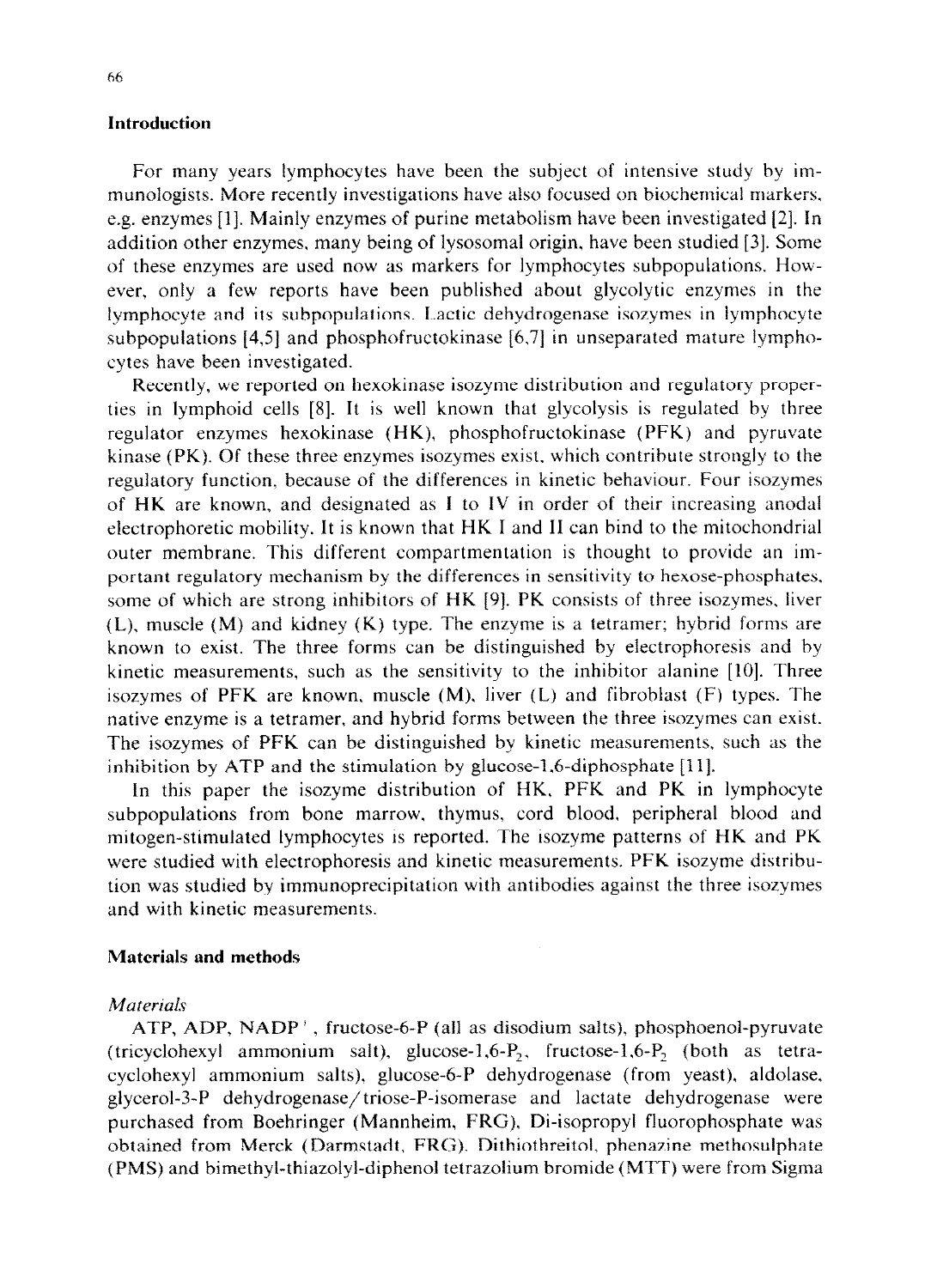Chemical Co. (St. Louis, MO, USA).  $L-\alpha$ -Alanine was from BDH (Poole, UK). All other chemicals were of the highest purity available. Celtulose acetate (gelatinised) was obtained from Chemetron (Milan, Italy).

## Lymphocytes

Venous blood was collected in heparin (50 U/ml), after which lymphocytes were isolated on a Ficoll-Isopaque (density 1.077 g/ml) gradient at  $1000 \times g$  for 20 min [12]. Cells were used immediately or frozen as a dry pellet at  $-80^{\circ}$ C. Monocytes were removed by iron-carbonyl incubation for 1 h at  $37^{\circ}$ C and subsequent density centrifugation. Thymocytes were supplied by Dr. H.J. Schuurman. Div. of lmmunopathology, State University Hospital, Utrecht. Bone marrow lymphocytes were obtained by the method of de Gast and Ptatts-Mills [13] by means of a sucrose gradient. Cord bfood Iymphocytes were isolated essentiaily in the same way as the lymphocytes from peripheral blood [ 141. Lymphoblasts were obtained after stimulation with phytohaemagglutinin (PHA) or pokeweed mitogen (PWM) using the method described by Gmelig-Meyling et al [15]. T-non-T cell separation was performed by spontaneous rosette formation of the T lymphocytes with sheep erythrocytes treated with aminoethyl isothiouronium bromide (AET) and subsequent density centrifugation [16].

## *Sunlple preparation*

Cell lysis was performed by sonication for 30 s at  $0^{\circ}$ C with a 150 W ultrasonic desintegrator MK 2 (MSE Scientific Instruments, Crawley, UK). The extraction buffer for hexokinase and pyruvate kinase contained 0.1 mol/l Tris-HCl (pH 7.8), 1 mmol/l MgCl<sub>2</sub>, 0.1 mol/l KCl, 1 mmol/l dithiothreitol, 1 mmol/l glucose, 1  $mmol/l$   $\epsilon$ -aminocaproic acid and 1 mmol/l diisopropyl fluorophosphate. The extraction buffer for phosphofructokinase where glucose-1.6- $P_2$  stimulation assays were carried out contained 0.02 mol/l Tris-phosphate (pH 7.5), 0.01 mmol/l fructose-1,6-P<sub>2</sub>, 1 mmol/l  $(NH_4)$ <sub>2</sub>SO<sub>4</sub>, 10 mmol/l KF, 10 mmol/l dithiothreitol, 0.1 mmol/l EDTA and 1 mmol/l diisopropyl fluorophosphate. The extraction buffer for the PFK immunoprecipitation was 0.05 mol/l Tris-phosphate buffer (pH 7.5), containing 20 mmol/l (NH<sub>4</sub>)<sub>2</sub>SO<sub>4</sub>, 0.2 mmol/l ATP, 0.1 mmol/l fructose-6-P. 0.1 mmol/l fructose-1,6- $P_2$ , 1 mmol/l diisopropyl fluorophosphate. 10 mmol/l  $\epsilon$ -aminocaproic acid, 0.1 mmol/1 dithiothreitol, 10 mmol/l KF and 10 mmol/1 EDTA. After cell disruption the lysate was centrifuged at  $50000 \times g$  for 30 min at 4°C. No enzyme activities could be detected in the pellet.

# *Enzyme assays and kinetics*

Hexokinase activity was measured in the coupled glucose-6-phosphate dehydrogenase assay as described before f17]. Pyruvate kinase activity in the coupled lactate dehydrogenase reaction was measured as described by Bücher and Pfleiderer [18]. Phosphofructokinase activity was measured at pH 8.0 and  $37^{\circ}$ C in 0.1 mol/l Tris-HCl, containing 2 mmol/I fructose-6-P, 10 mmol/l KCI, 5 mmol/I **MgCl 2, 5**  mmol/l  $(NH_4)_2SO_4$ , 1 mmol/l EDTA, 5 mmol/l dithiothreitol, 0.15 mmol/l NADH, 0.04% bovine serum albumin, 1.4 Katal aldolase, 1.7 Katal glycerol-3-P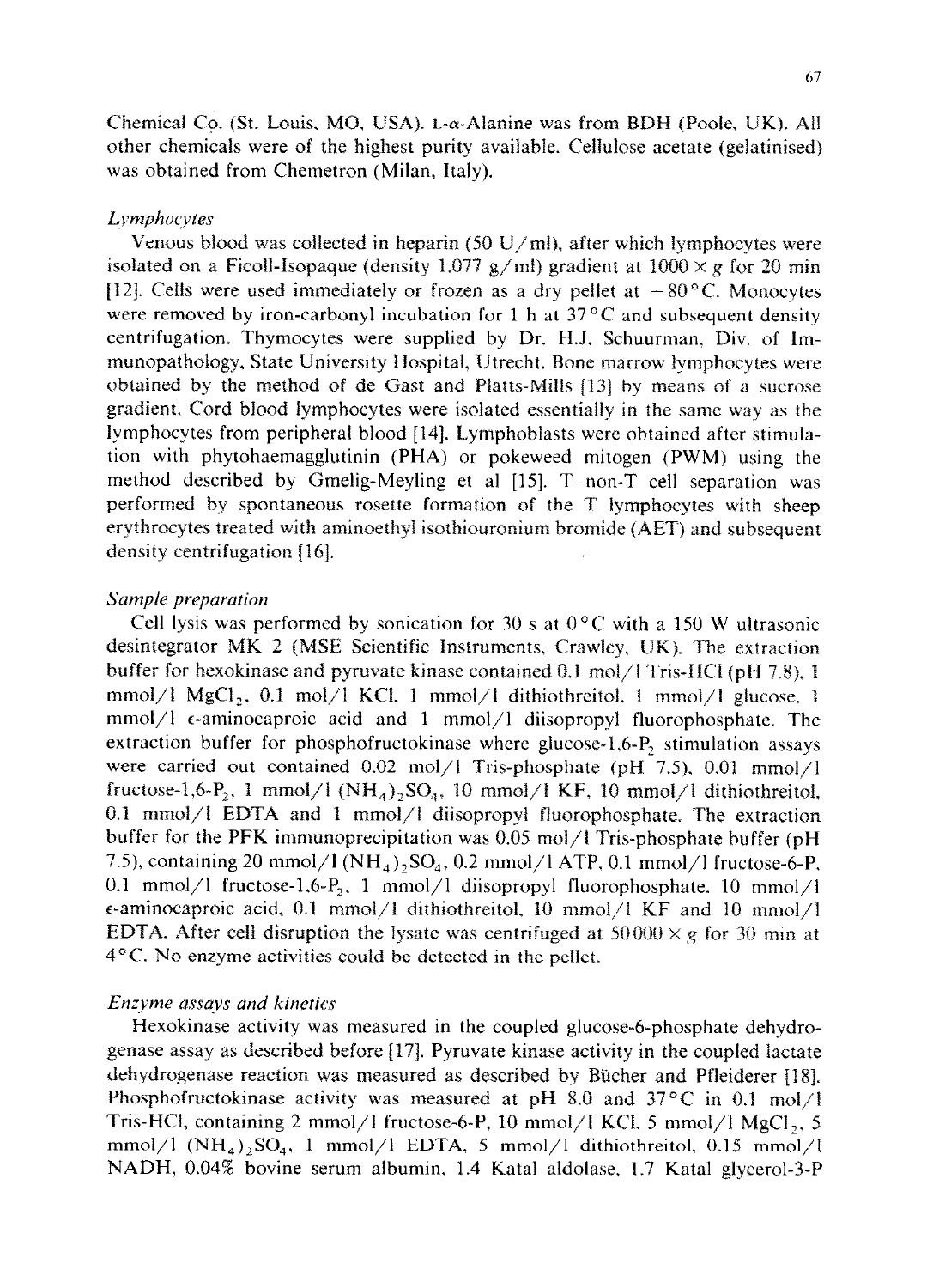dehydrogenase and 4.9 Katal triose-P isomerase. After 10 min preincubation of the sample at 37 °C the reaction was started with 0.5 mmol/l MgATP<sup>2-</sup>. The enzyme activities were expressed in units per mg protein or units per  $10<sup>6</sup>$  cells. One unit is defined as the amount of enzyme which catalyses the formation of  $1 \mu$  mol product per min at  $37^{\circ}$ C.

The inhibition of hexokinase by glucose-1,6-P, was determined at pH 7.15 and  $37^{\circ}$ C as described before [8]. Inhibition of pyruvate kinase by alanine was tested at pH 7.8 and 37 $\degree$ C in 0.05 mol/1 Tris-HCl, containing 0.1 mol/1 KCl, 1 mmol/1 MgC12, 0.5 mmol/l phosphoenol-pyruvate, 0.09 mmol/l NADH, 15 Katal lactate dehydrogenase and an alanine concentration of 0.2 mmol/l. After 5 min preincubation at 37 $\rm{^{\circ}C}$  the reaction was started with 0.5 mmol/l ADP. The 100% value is the activity in the absence of alanine  $[10]$ . The influence of glucose-1,6-P, on phosphofructokinase was studied at pH 7.4 and  $37^{\circ}$ C in 0.05 mol/l glycylglycine containing 0.5 mmol/l  $(NH_4)_2SO_4$ , 50 mmol/l KCl, 5 mmol/l MgCl<sub>2</sub>, 0.5 mmol/l EDTA, 0.5 mmol/l MgATP<sup>2-</sup>, 5 mmol/l dithiothreitol, 0.15 mmol/l NADH, 0.04% bovine serum albumin, 1.4 Katal aldotase, 1.7 Katal glycerol-3-P dehydrogenase, 4.9 Katal triose-P isomerase and 0.5 mmol/l glucose-1,6-P<sub>2</sub>. The auxiliary enzymes were extensively dialysed at  $4^{\circ}$ C before use against 50 mmol/l glycylglycine, pH 7.4, containing 0.5 mmol/l  $(NH<sub>4</sub>)<sub>2</sub>$  SO<sub>4</sub> and 5 mmol/l dithiothreitol. After 10 min preincubation at  $37^{\circ}$ C the reaction was started by the addition of 0.5 mmol/l MgATP<sup>2-</sup>. The reference value of 1.00 is the activity in the absence of glucose- $1,6-P$ <sub>2</sub>.

## *Protein determination*

Protein content was measured by the method of Lowry et al, using bovine serum albumin as a standard [19].

#### *Elecrrophoresis*

Hexokinase electrophoresis on cellulose acetate at pH 8.8 was performed as described before [8]. Electrophoresis of pyruvate kinase was performed on cellulose acetate at pH 7.5 as was described elsewhere. Selective staining on enzyme activities was performed using MTT and PMS for colour development [20]. After visualisation of the enzyme bands the gels were scanned with a Helena Quickscan densitometer at 540 nm.

#### *Prepurutim of mtiho&s*

Preparation of antibodies against phosphofructokinase M and F types was performed by immunisation of New Zealand white rabbits by multiple subcutaneous injections of purified enzyme preparations from human muscle and human platelets 1211. The anti-muscle phosphofructokinase showed no cross-reactivity with type L and F PFK under the conditions of the immunoprecipitation assay. The purified platelet phosphofructokinase consisted of F, L and a minor fraction fo type M. The antiserum obtained against the platelet phosphofructokinase was absorbed with partially purified human liver and purified human muscle phosphofructokinase in excess. The remaining enzyme after absorption was removed from the immuno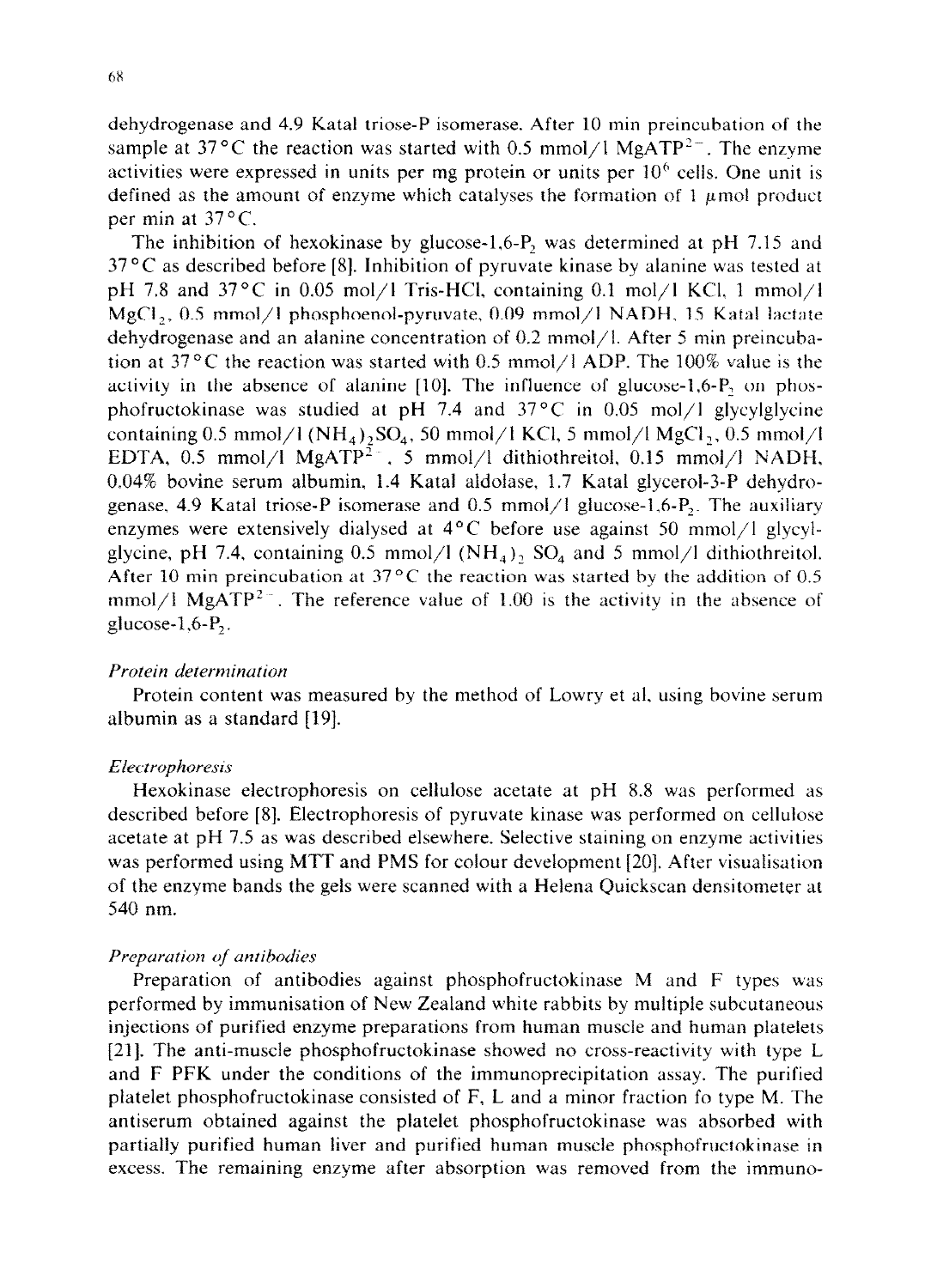globulins by DEAE cellulose in 10 mmol/l K-phosphate, pH 6.8. The antibodies were subsequently precipitated with  $40\%$  (NH<sub>4</sub>), SO<sub>4</sub> precipitation. A slight cross-reactivity of less than 10% with purified L and M PFK was observed. The L-type antiserum was a gift from Prof. Dr. J.F. Koster, Erasmus University, Rotterdam. The Netherlands. The anti-L serum showed no cross-reactivity with type M and F PFK under the conditions of the immunoprecipitation assay. The immunological specific activities calculated were 4 U/ml M-type antiserum, 5 U/ml F-type antibody solution and  $100 \text{ U/ml}$  L-type antiserum.

## *Phosphofructokinuse immunoprecipitation*

The immunoprecipitation was performed essentially by the method described by Cottreau et al [21]. 4-5 mU of enzyme were incubated with increasing amounts of antiserum for 1 h at  $37^{\circ}$ C, followed by incubation overnight at  $4^{\circ}$ C. The amount of rabbit serum per assay was maintained by addition of varying blank rabbit serums. After incubation polyethylene glycol was added to a final concentration of 7% and the incubation was prolonged for 15 min at 4°C. After 15 min centrifugation at  $50000 \times g$  and  $4^{\circ}$ C the phosphofructokinase activity in the supernatant was tested.

#### TABLE I

|  |  | Enzyme activities of lymphocytes from different sources |
|--|--|---------------------------------------------------------|
|--|--|---------------------------------------------------------|

| Cell type               | HK activity            | PK activity              | PFK activity    |
|-------------------------|------------------------|--------------------------|-----------------|
|                         | mU/mg protein          | $U/mg$ protein           | $MU/mg$ protein |
| Bone marrow             | $66 + 22$              | $2.62 \pm 0.34$          | n.d.            |
| lymphocytes             | $n = 4$                | $n = 4$                  |                 |
| Cord blood              | $70 + 38$              | $1.98 \pm 0.88$          | n.d.            |
| lymphocytes             | $n = 6$                | $n = 6$                  |                 |
| Thymocytes              | 30, 80                 | $1.20 \pm 0.36$          | $1.97 \pm 55$   |
|                         | $n=2$                  | $n = 3$                  | $n = 3$         |
| Peripheral blood        | $97 + 48$              | $3.70 \pm 0.84$          | $260 \pm 64$    |
| lymphocytes             | $n = 6$                | $n = 6$                  | $n=8$           |
| T lymphocytes           | $89 + 16$              | $3.37 \pm 0.81$          | $220 + 60$      |
|                         | $n = 9$                | $n = 6$                  | $n=3$           |
| Non-T lymphocytes       | $81 \pm 42$            | $2.72 \pm 1.77$          | 230, 260        |
|                         | $n = 6$                | $n = 5$                  | $n = 2$         |
| Lymphoblasts after      | $99 \pm 30$            | $3.98 \pm 1.06$          | n.d.            |
| PHA and PWM stimulation | $n = 4$                | $n = 4$                  |                 |
| Monocytes               | $90 \pm 21$<br>$n = 3$ | $3.72 + 1.69$<br>$n = 4$ | n.d.            |
| Granulocytes            | 160, 280<br>$n = 2$    | 5.71, 8.28<br>$n = 2$    | n.d.            |

The values are the means $\pm 1$  SD. The number of determinations is indicated in the Table. For details, see ' Materials and methods'.

n.d.. not done.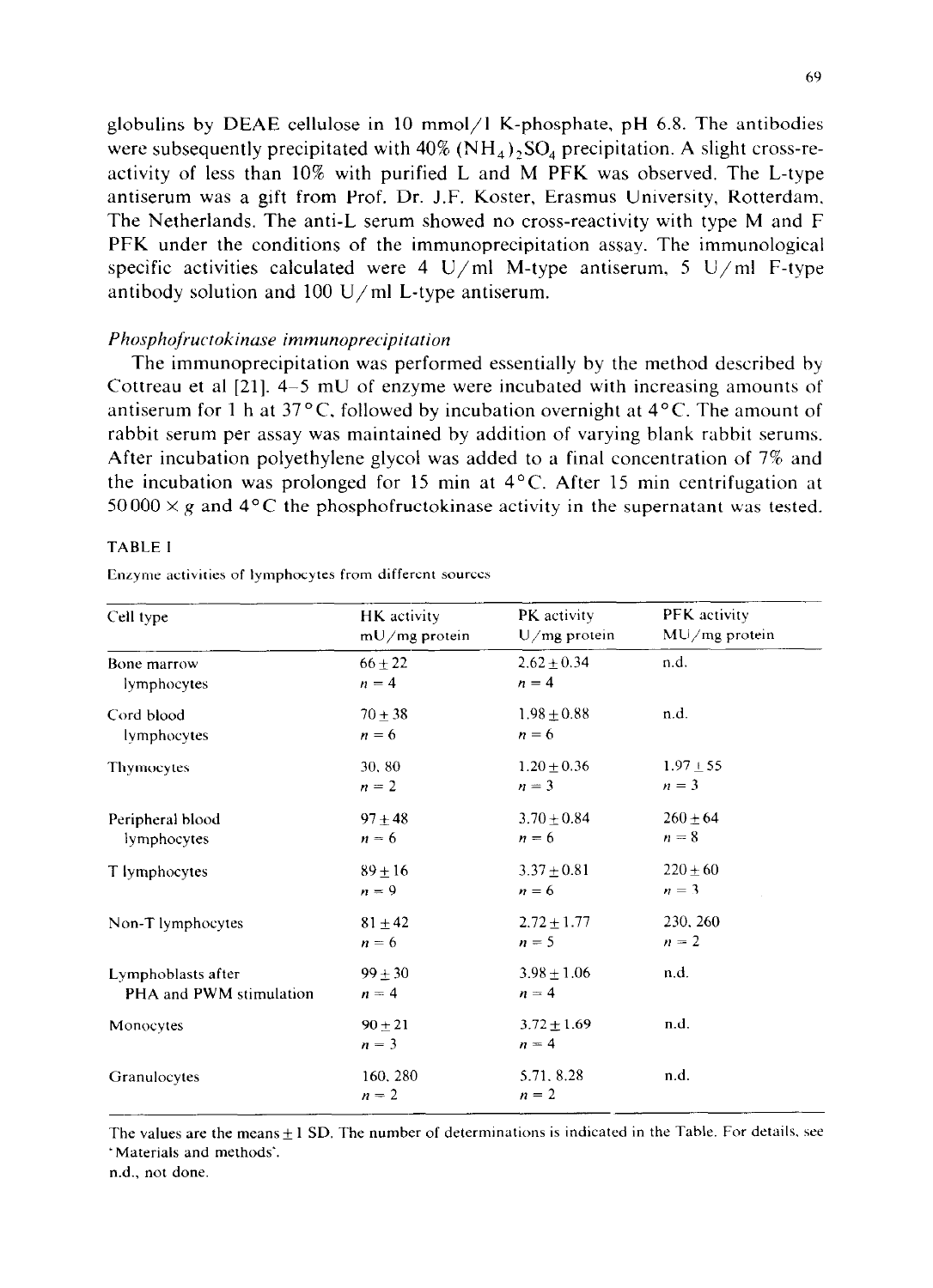## **Results**

#### *Actic!ities*

Table I summarises the activities of HK, PFK and PK from lymphocytes of several stages of maturation, monocytes and granulocytes. Hexokinase activity from lymphocytes is in the range of 40 to 140 mU per mg protein  $(97 + 48 \text{ mU per mg})$ protein, mean  $\pm$  SD,  $n = 6$ ). No differences are seen between T and non-T lymphocytes nor between lymphocytes of different sources. By comparison, granulocytes have a higher activity. Pyruvate kinase activity also did not differ for lymphocytes from the different sources or from monocytes. Cord blood lymphocytes and thymocytes show a lower PK activity, whereas granulocytes show much higher activities  $(5.7-8.2 \text{ U/mg protein})$ . PFK activity from thymocytes and peripheral T and non-T lymphocytes were the same (120-400 mU/mg protein).

## *Electrophoresis*

All the lymphocytes, as well the  $T$  as the non- $T$  from all sources, contain only hexokinase I which is shown for lymphocytes from peripheral blood in Fig. 1. Monocytes and granulocytes show, besides hexokinase I, a HK III band (see Fig. 1). The latter may even consist of two bands. A faint hexokinase III band occasionally is seen in lymphocytes from bone marrow.

Fig. 2 shows the electrophoretic pattern of pyruvate kinase from T and non-T lymphocytes. All cell types are characterized by the presence of pyruvate kinase  $K<sub>A</sub>$ 



Fig. 1. HK electrophoresis from erythrocyte HK (a). granulocytes (b). hone marrow lymphocytes (c). Tlymphocytes from peripheral blood (d) and non-T lymphocytes from peripheral blood (e).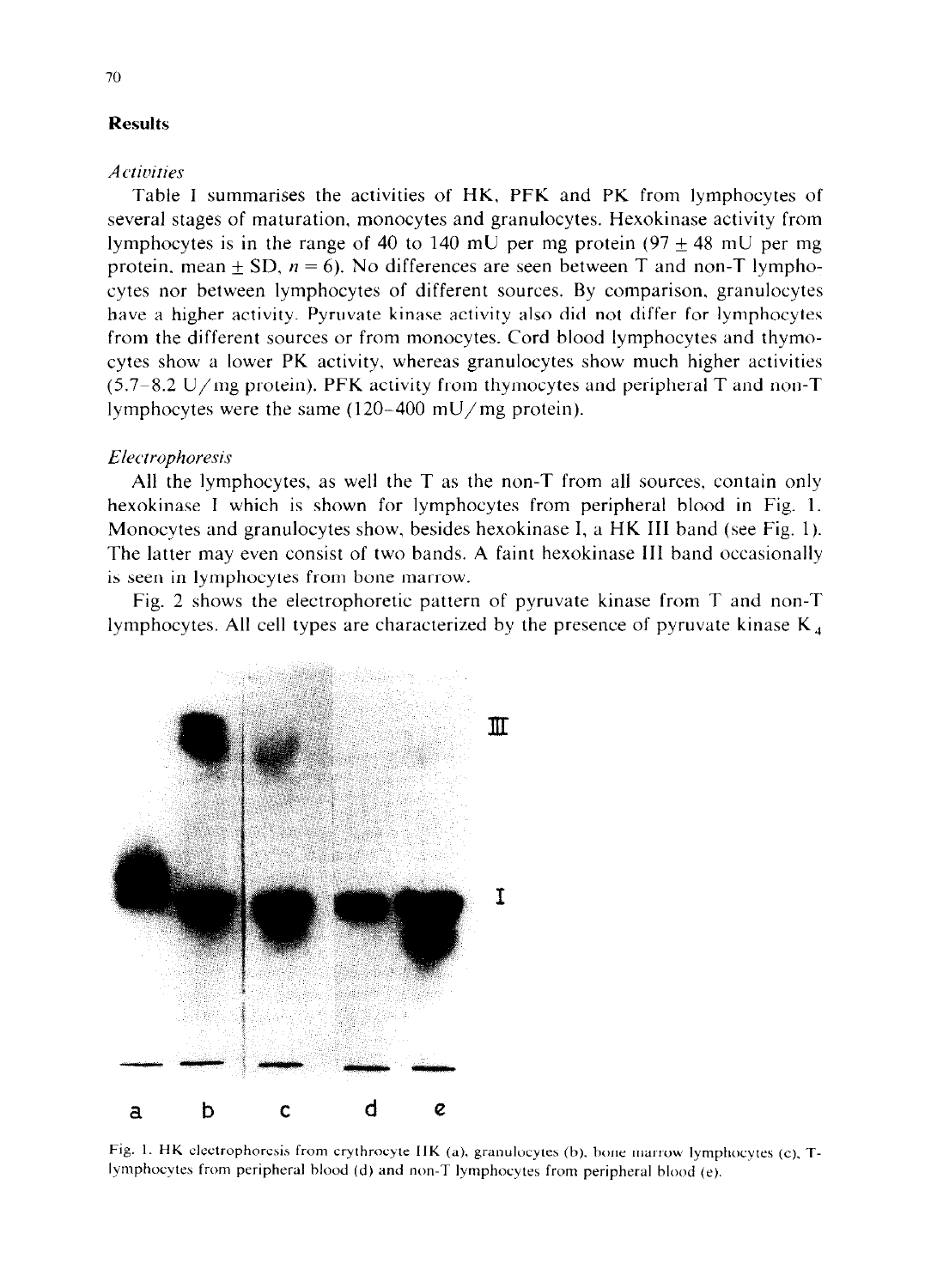

**Fig. 2. PK electrophoresis from T lymphocytes from peripheral blood (left) and non-T lymphocytes from peripheral blood (right).** 

and  $K<sub>3</sub>M$ . In T lymphocytes from peripheral blood a relatively small amount of the K isozyme is present, with an equal amount of the  $K_4$  and  $K_3M$ , whereas a small  $K_2M_2$ , band could also be discerned (not visible in Fig. 2). In non-T lymphocytes the  $K_4$  isozyme predominates, with a smaller amount of the  $K_3M$  hybrid. In granulocytes and monocytes, type  $K_4$  is predominant besides a little  $K_3M$  (not shown).

#### *Kinetic studies*

Glucose-1,6- $P_2$  is a well-known inhibitor of hexokinase. Table II gives the HK residual activities in the presence of 0.1 mmol/l glucose-1,6- $P_2$  from lymphocytes of different sources, monocytes and granulocytes. The 100% value is the activity in the absence of glucose-1,6- $P_2$ . The young lymphocytes from bone marrow and the lymphoblasts obtained after stimulation of lymphocytes with mitogens have a distinctly higher residual HK activity in the presence of glucose-1,6-P, than the lymphocytes from cord blood, peripheral blood and thymocytes. HK residual activity from monocytes was of the same order as the HK residual activity from normal lymphocytes, whereas granulocytes have a higher HK residual activity. Table II also shows the residual activity of PK in the presence of 0.2 mmol/l alanine for  $T$ and non-T lymphocytes from peripheral blood. The residual activities are expressed as percentages of the 100% value in the absence of alanine. Residual activity in T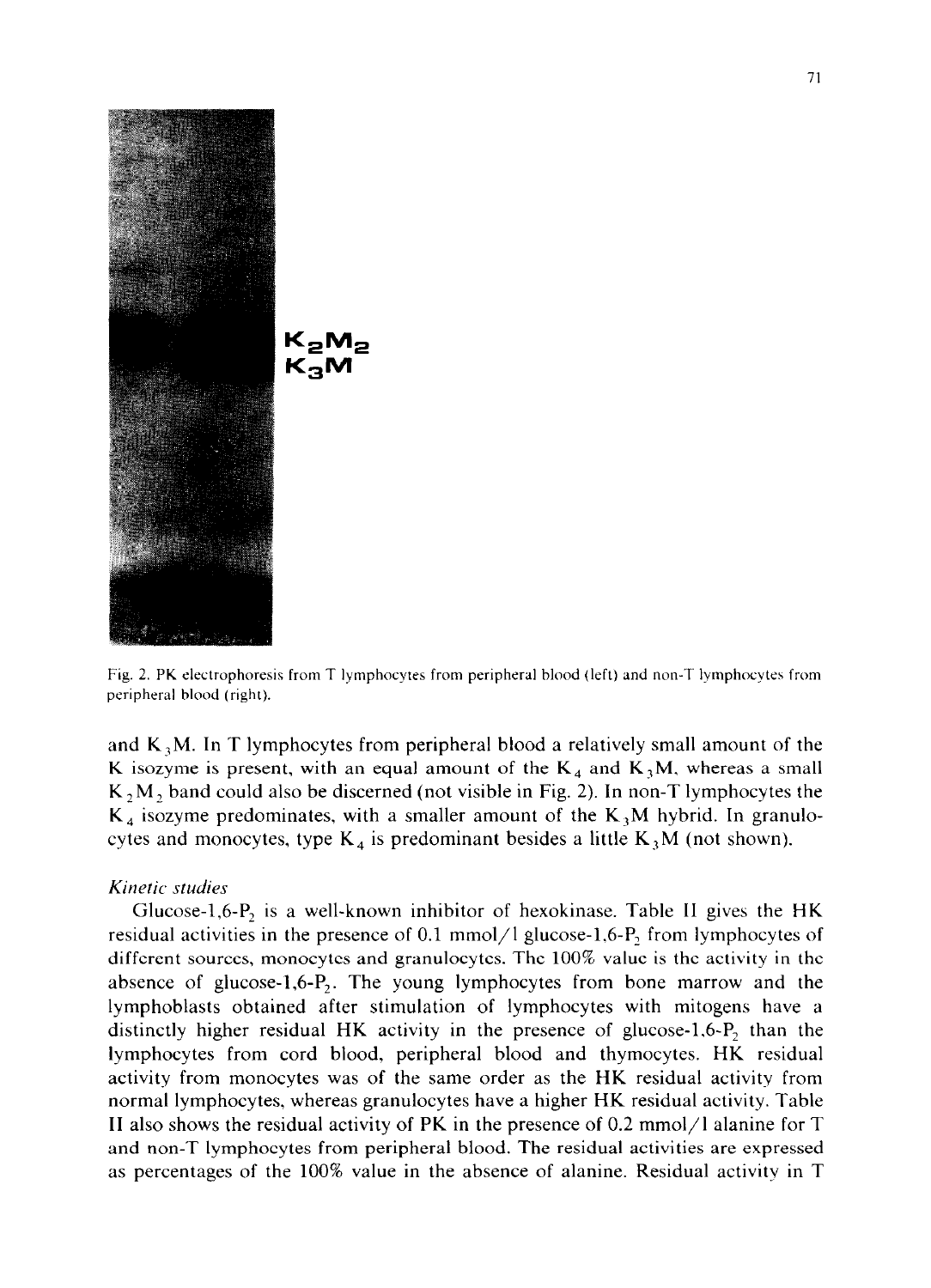TABLE II

| Cell type                                        | Residual activity               | Residual activity             | <b>Activation factor</b>   |
|--------------------------------------------------|---------------------------------|-------------------------------|----------------------------|
|                                                  | of HK at $0.1 \text{ mmol} / 1$ | of PK at $0.2 \text{ mmol}/1$ | of PFK at 0.5 mmol/l       |
|                                                  | glucose-1,6-P <sub>2</sub>      | alanine                       | glucose-1,6-P <sub>2</sub> |
|                                                  | (in %)                          | (in %)                        | $(in \mathcal{C})$         |
| Bone marrow                                      | $59 + 11$                       | $22 + 6$                      | n.d.                       |
| lymphocytes                                      | $n = 4$                         | $n = 4$                       |                            |
| Cord blood                                       | $47 \pm 8$                      | $32 + 14$                     | n.d.                       |
| lymphocytes                                      | $n = 6$                         | $n = 12$                      |                            |
| Thymocytes                                       | 35, 44                          | 24,27                         | 3.7                        |
|                                                  | $n = 2$                         | $n = 2$                       | $n = 1$                    |
| Peripheral blood                                 | $41 \pm 4$                      | $26 \pm 6$                    | $2.25 \pm 0.30$            |
| lymphocytes                                      | $n = 33$                        | $n = 21$                      | $n = 28$                   |
| T lymphocytes                                    | $44 \pm 5$                      | $39 + 10$                     | 2.7, 3.1                   |
|                                                  | $n = 10$                        | $n = 13$                      | $n = 2$                    |
| Non-T-lymphocytes                                | $40 + 6$                        | $20 \pm 8$                    | 2.3                        |
|                                                  | $n = 8$                         | $n = 10$                      | $n=1$                      |
| Lymphoblasts<br>after PHA and<br>PWM stimulation | $70 + 11$<br>$n = 7$            | $32 \pm 11$<br>$n = 7$        | n.d.                       |
| Monocytes                                        | $38 + 9$<br>$n = 4$             | $20 \pm 5$<br>$n = 4$         | n.d.                       |
| Granulocytes                                     | $52 \pm 1$<br>$n = 3$           | 21<br>$n=1$                   | n.d.                       |

Influence of effectors on enzyme activities from lymphocytes from different sources

The residual activities of HK and PK in the presence of glucose-1.6- $P_2$  and alanine, respectively, are expressed as percentages of the 100% value in the absence of the inhibitor.

The stimulation factor of PFK in the presence of glucose-1.6-P<sub>2</sub> is expressed as  $V/V_0$ , where V is the PFK activity in the presence of 0.5 mmol/l glucose-1.6-P<sub>2</sub> and  $V_0$  the activity in the absence of the effector. The values are means  $+1$  SD. The number of determinations is indicated in the Table.

For details of the assays, see 'Materials and methods'.

n.d., not done.

lymphocytes is significantly higher than in non-T lymphocytes ( $p < 0.005$  with Student's t test), and slightly higher than in thymocytes. All the other cell types are characterised by a relatively low PK residual activity in the presence of alanine (see Table II). The residual activity of PK is highest in cord blood (32%). and lowest in monocytes and granulocytes (20 and 21%, respectively). Finally Table II shows the stimulation of PFK by 0.5 mmol/l glucose-1,6- $P_2$ . The activation ratios are calculated from the initial rate velocities. The  $V_0$  value is the PFK activity in the absence of glucose-1.6-P,. The PFK stimulation is not different in T lymphocytes and non-T lymphocytes, whereas it is slightly higher in thymocytes.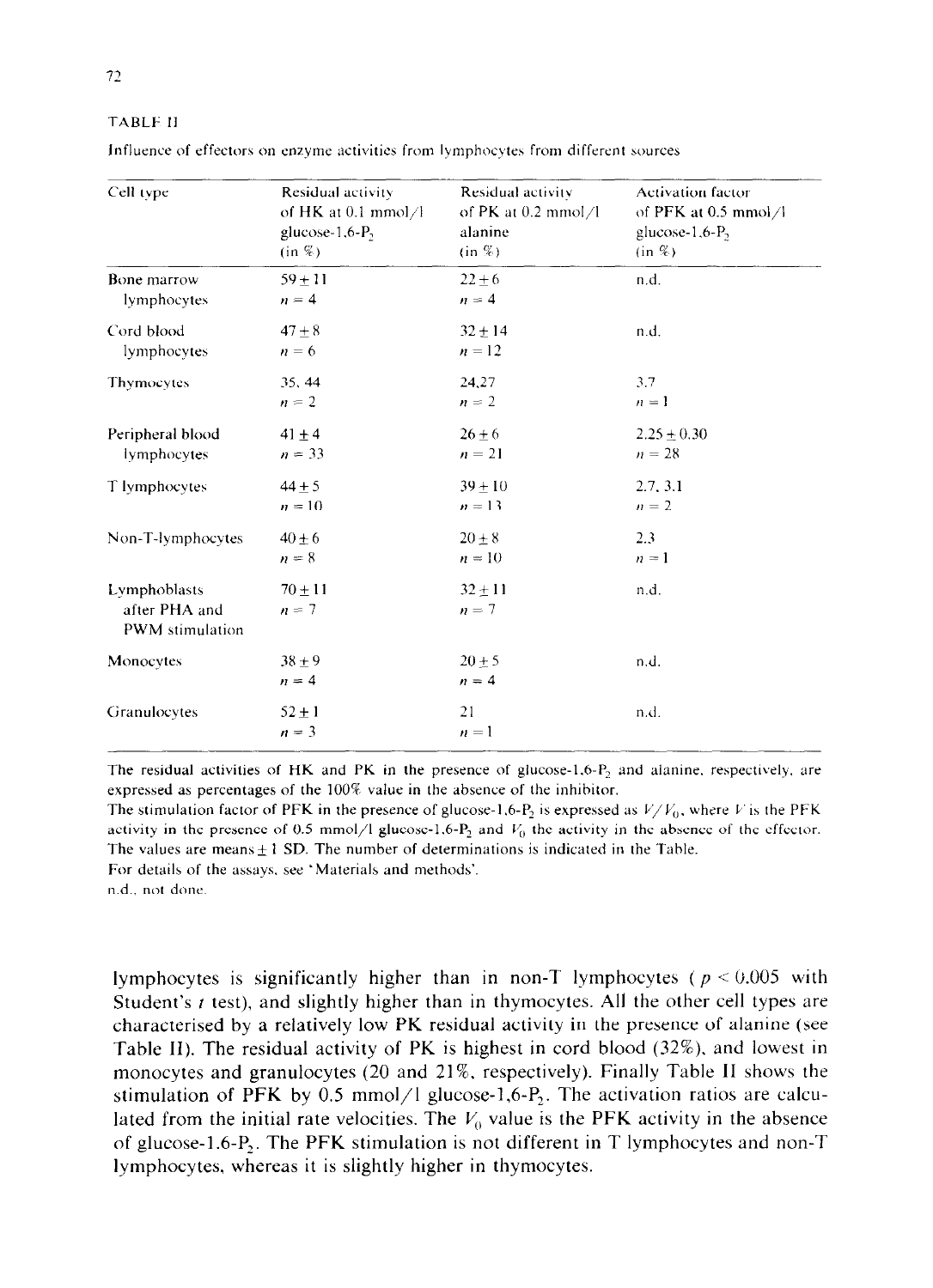#### TABLE 111

| Cell types                                    | Residual activity of PFK (in $\%$ ) in the<br>presence of: |                     |                      |  |
|-----------------------------------------------|------------------------------------------------------------|---------------------|----------------------|--|
|                                               | anti-M                                                     | anti-L              | anti-F               |  |
| Thymocytes                                    | $62 + 4$<br>$n = 4$                                        | $17 + 1$<br>$n = 3$ | $39 + 8$<br>$n = 4$  |  |
| Peripheral blood<br>lymphocytes               | $75 + 7$<br>$n = 10$                                       | $22 + 6$<br>$n = 5$ | $45 + 12$<br>$n = 4$ |  |
| T lymphocytes                                 | $76 + 6$<br>$n = 3$                                        | $15 + 4$<br>$n=3$   | $51 + 5$<br>$n = 3$  |  |
| Non-T lymphocytes                             | 76, 76<br>$n=2$                                            | 10.14<br>$n=2$      | 55.56<br>$n = 2$     |  |
| Lymphoblasts after<br>PHA and PWM stimulation | $78 + 9$<br>$n = 5$                                        | n.d.                | n.d.                 |  |

PFK immunoprecipitation of lymphocytes from different sources

The 100% value is the activity in the absence of antibody. The values are means  $\pm$  1 SD. The number of determinations is indicated in the Table. For details. see 'Materials and methods'. n.d.. not done.

## *Immunoprectpitation*

lmmunoprecipitation with antibodies against M (muscle), L (liver) and F (fibroblasts) type PFK was performed on PFK from lymphocytes from peripheral blood. separated T and non-T lymphocytes, and thymocytes. The results are summarized in Table III. The results are expressed as the residual activities in the supernatant after immunoprecipitation with excess of antibody. No differences were found between the isozyme compositions of T and non-T lymphocytes. A greater amount of M- and F-containing hybrids were found in thymocytes, compared to peripheral blood T lymphocytes.

# **Discussion**

Lymphocytes are known to originate from a bone marrow lymphoid stem cell. which differentiates into two major lymphocyte populations, designated T and B lymphocytes. T cell differentiation takes place in the thymus. After thymic maturation the T cell enters the blood-stream, where it makes up about 70% of total lymphocyte number. The T cell can proliferate after antigenic stimulation and differentiate into T effector cells. which reside in the peripheral lymphoid organs. The B cell differentiation takes place in the bone marrow. The mature B lymphocyte in the peripheral blood makes up less than 10% of total lymphocyte number. The B cell can proliferate and differentiate into a plasma cell, which resides in the bone marrow, through several stages of lymphoblasts and plasma blasts in the lymphoid organs.

Isozymes, as specific gene products, may be efficient markers of cell types,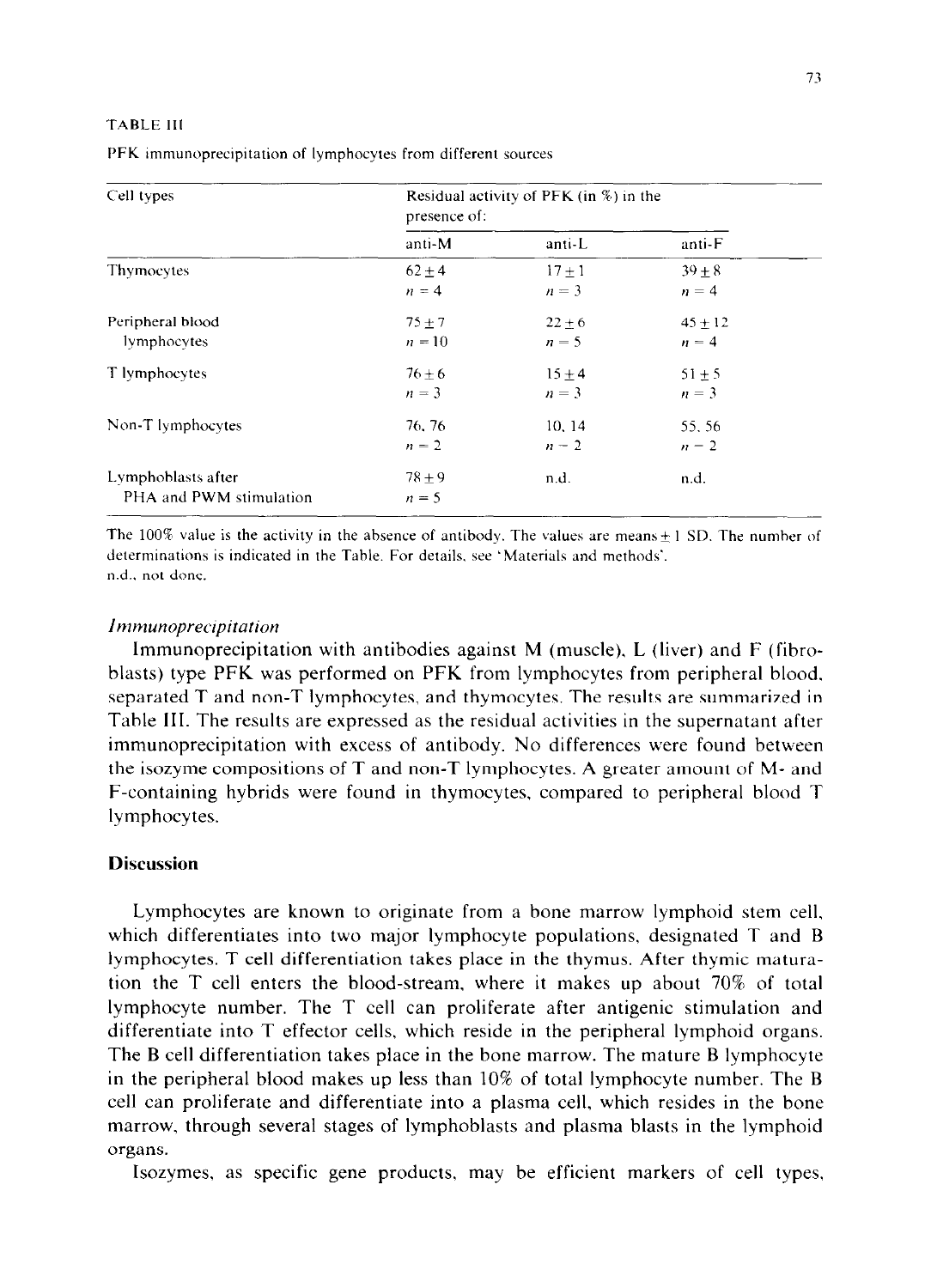enabling definition of a cell in terms of its molecular composition. Isozyme shifts may correlate with special metabolic functions of the differentiated tissues and may be useful in this way to relate metabolic function to morphological change. It is well known that glycolysis is regulated by the enzymes hexokinase. phosphofructokinase and pyruvate kinase. The three regulator enzymes can exist in multimolecular forms: the isozymes do not differ only in physico-chemical properties such as electrophoretic mobility, but also show different regulatory properties. Kester et al [22] and Hume et al [23] reported that energy metabolism in the lymphocyte is correlated with cell function. Glycolysis is also important for purine metabolism, which is essential for lymphocyte function [24]. Because B and T lymphocytes differentiate in a different way to highly specialised cells, isozyme changes may be involved: furthermore. during maturation of the different cell types, changes in metabolism may occur. It is therefore important to study isozyme patterns in separated T and non-T  $(B + 'null')$  lymphocytes in order to compare mature peripheral blood T cells with immature T cells in the thymus and mature peripheral blood B cells with immature B cells in the bone marrow [13].

From the results presented, it seems that with respect to hexokinase no difference exists between T and non-T lymphocytes. In both cell types only hexokinase type 1 could be detected. However, immature B lymphocytes show higher residual activity in the presence of glucose-1.6- $P_2$ , than the more mature lymphocytes. Furthermore the T lymphoblasts (after PHA stimulation) have a significant higher residual activity than peripheral blood T cells. Therefore. although the electrophoretic pattern is not different, it is quite well possible that hexokinase type I varies in the different cell types. As we already reported [25]. several subtypes of hexokinase type I are known, which may be differently regulated, especially with respect to the inhibition by glucose-1,6-P,.

Pyruvate kinase can exist in three multimolecular forms, designated as K, L and M type. The K type may be regarded as the so-called fetal type; the younger the cell. the more K subunits can be detected. The latter can be easily demonstrated by means of the alanine inhibition assay. because of a direct correlation between the amount of K subunits and the alanine inhibition [20]. Thus, in young lymphocytes, both bone marrow lymphocytes and thymocytes,  $K<sub>4</sub>$  is predominant together with the hybrid  $K<sub>3</sub>M$ . However, for mature lymphocytes from peripheral blood a difference between T and non-T lymphocytes could be detected. Both cell types contain type  $K_4$  and the hybrid  $K_3M$ . However, in T lymphocytes a small amount of the hybrid  $K_2M_2$  is present, together with a relatively smaller amount of  $K_4$ . The presence of the hybrid  $K_2M$ , in T lymphocytes may be important as a cell marker. Moreover, mature T lymphocytes from peripheral blood seem to contain more  $K_2M_2$  than immature T cells from the thymus.

With respect to phosphofructokinase isozyme distribution. no differences were found between T and non-T lymphocytes from peripheral blood. By means of immunoprecipitation against the three isozymes of PFK no significant differences were found. In thymocytes, however, the amount of M- and F-containing hybrids is slightly higher. Thus, of the three regulator enzymes studied, PFK cannot be used to discriminate between T and non-T cells, and only small differences are found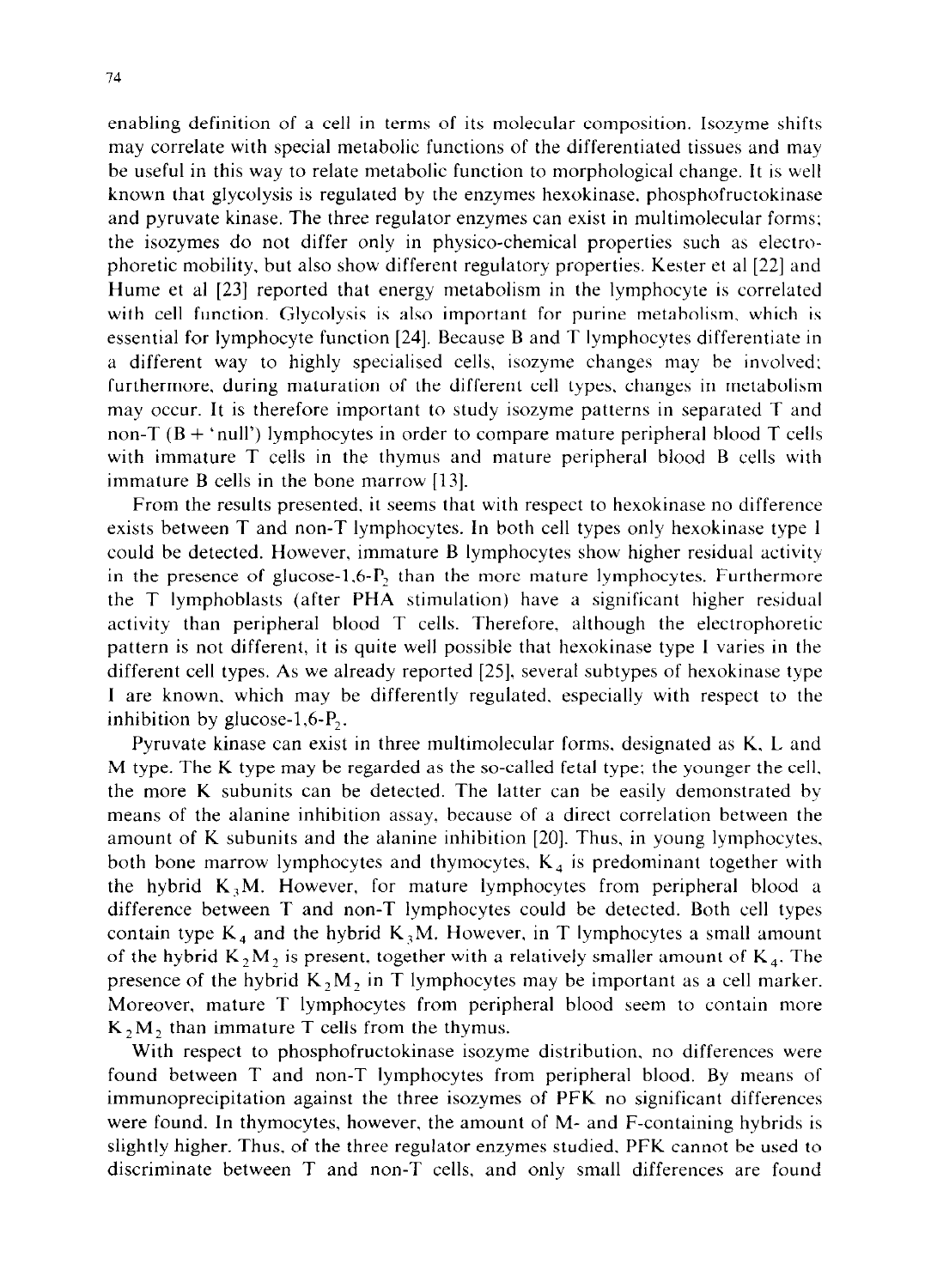between immature and mature lymphocytes of this enzyme. On the other hand. the influence of glucose-1,6-P, on hexokinase activity is different from the enzyme at different stages of maturation and may in this respect be a good marker for maturation of the lymphocyte. Pyruvate kinase isozyme pattern is different in mature T and non-T lymphocytes; this is not valid for the immature lymphocyte.

#### **Acknowledgements**

We are grateful to Dr. M.V.A.M. Kroeks, Dept. of Gynaecology, Diakonessenhuis, Utrecht, The Netherlands, for supplying the cord blood samples and to Ir. J. Klugkist for help with some experiments. Miss J. Kuypers and Dr. L.J.M. Spaapen are thanked for supplying some lymphocyte samples and Mrs. E.L. Huisman-Backer Dirks for typing the manuscript.

#### **References**

- 1 Blatt J, Reaman G. Poplack DG. Biochemical markers in lymphoid malignancies, N Engl J Med 1980: 303: 918-922.
- 2 Nishida Y. Okudaira K. Tamimoto K. Akaoka I. The differences in purine metabolism between T and B lymphocytes. Exp Hematol 1980; 8: 593-598.
- 3 Tanaka T. Biochemical activities of nine lysosomal enzymes in T and non-T lymphocytes. FEBS Lett 1979; 104: 161-164.
- 4 Plum J. Ringoir S. Lactate dehydrogenase isoenzyme pattern as a measure of cellular differentiation In lymphocytic cells. J Reticula-endothel 1977; 21: 225-230.
- 5 Rambotti P, Davis S. Lactic dehydrogenase in normal and leukemia lymphocyte subpopulatio evidence for the presence of abnormal T cells and B cells in chronic lymphocytic leukemia. Blood 1981; 57: 324-327.
- 6 Meienhofer MC. Lagrange JL. Cottreau D, Lenoir G. Dreyfus JC. Kahn A. Phoaphofructohinase m human blood cells. Blood 1979; 54: 389-400.
- 7 Vora W. Isozymes of human phosphofructokinase in blood cells and cultured cell lines: molecular and genetic evidence for a trigenic system. Blood 1981: 57: 724-732.
- 8 Kraaijenhagen RJ, Rijksen G, Staal GEJ. Hexokinase isozyme distribution and regulatory properties in lymphoid cells. Biochim Biophys Acta 1980; 631: 402-411.
- 9 Rijksen G, Staal GEJ. Regulation of human erythrocyte hexokinase. The influence of glycolyti intermediates and inorganic phosphate. Biochim Biophys Acta 1977; 485: 75–86.
- 10 Van Veelen CWM, Verbiest H. Ziilch KJ. van der Vlist MJM. Vlug AMC. Rijksen G. Staal GEJ.  $L-\alpha$ -Alanine inhibition of pyruvate kinase from tumors of the human central nervous system. Cancer Res 1979: 39: 4263-4269.
- 11 Meienhofer MC. Cottreau D, Dreyfus JC, Kahn A. Kinetic properties of human F<sub>4</sub> phosphofri tokinase: a poor regulatory enzyme. FEBS Lett 1980; 110: 219-222.
- 12 Boyum A. Separation of leukocytes from blood and hone marrow. Stand J Clin Lab Invest 1968: 21:  $51 - 55$ .
- 13 de Gast GC. Platts-Mills TAE. Functional studies on lymphocytes in adult human bone marrow. 1. Immunoglobulin production in vitro after fractionation on a sucrose gradient and T/non-T cell separation. J lmmunol 1979; 122: 280-284.
- 14 Gmelig-Meyling F, Dollekamp I, Zegers BJM, Ballieux RE. Lymphocyte subpopulations in neonate young children and adults ad detected by six cell surface markers. Acta Paediatr Scand 1980: 69: 13-19.
- 15 Gmelig-Meyling G. Uytdehaag AGCM, Ballieux RE. Human B-cell activation in vitro: T cell